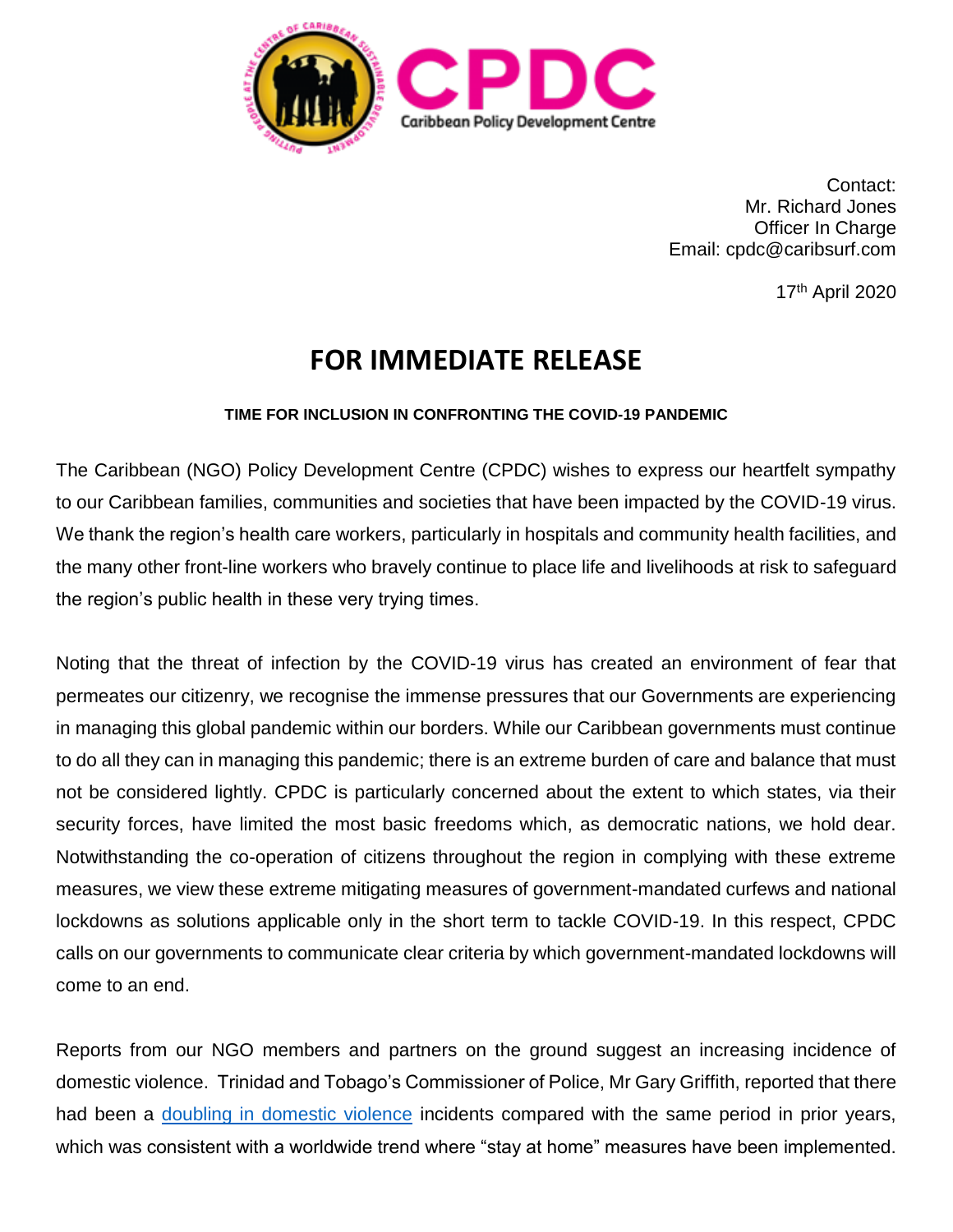Ms. Phumzile Mlambo-Ngcuka - UN Women Executive Director, has noted that gender-based violence has become the ["shadow" pandemic.](https://www2.unwomen.org/en/news/stories/2020/4/statement-ed-phumzile-violence-against-women-during-pandemic) This increased incidence of gender-based violence against women and girls in our region is a looming crisis which our governments can ill-afford to ignore. CPDC, therefore, implores our Caribbean governments to recognise grassroots and gender-oriented organisations as essential services to help address such issues and urges the utilisation of genderresponsive budgeting in their development responses.

CPDC notes the views of both the World Bank that posits Caribbean nations will experience [sharp](https://dominicantoday.com/dr/economy/2020/04/13/the-world-bank-reveals-that-only-the-dominican-republic-and-guyana-will-escape-a-strong-regional-recession/)  [recessions](https://dominicantoday.com/dr/economy/2020/04/13/the-world-bank-reveals-that-only-the-dominican-republic-and-guyana-will-escape-a-strong-regional-recession/) and those of Mr. Guy Ryder, Director of the International Labour Organisation (ILO) who reported that "Workers and businesses are [facing catastrophe,](https://www.ilo.org/global/about-the-ilo/newsroom/news/WCMS_740893/lang--en/index.htm) in both developed and developing economies" and "We have to move fast, decisively and together; as the right urgent measures could make the difference between survival and collapse."

CPDC calls on Caribbean governments to have a collective CARICOM voice in advocating for debt forgiveness, relief and reparations to ensure that the health crisis caused by COVID-19 does not trigger an even greater socio-economic crisis characterised by challenges of unemployment, food security, small business sustainability, higher levels of crime, greater need for social safety nets for our most vulnerable, psychosocial issues and greater dependence on foreign aid and loans for development.

Mr. Richard Jones, Officer In Charge of CPDC, states that it is time for inclusion to confront the COVID-19 pandemic. Successfully addressing the COVID-19 crisis, requires the efforts of every sector. Mr. Jones further calls on our Caribbean leaders to prioritise inclusion in the decision-making and implementation process across the Caribbean and to harness the collective energies, experience and expertise of the civil society sector throughout our region.

The COVID-19 crisis also presents an opportunity for our region to reset our development priorities and trajectory. CPDC looks forward to working along with and doing our part in a fully inclusive collaborative platform of citizens, NGOs, governments, regional and international development partners to chart a path of recovery and sustainable development post-COVID-19.

# # #

2